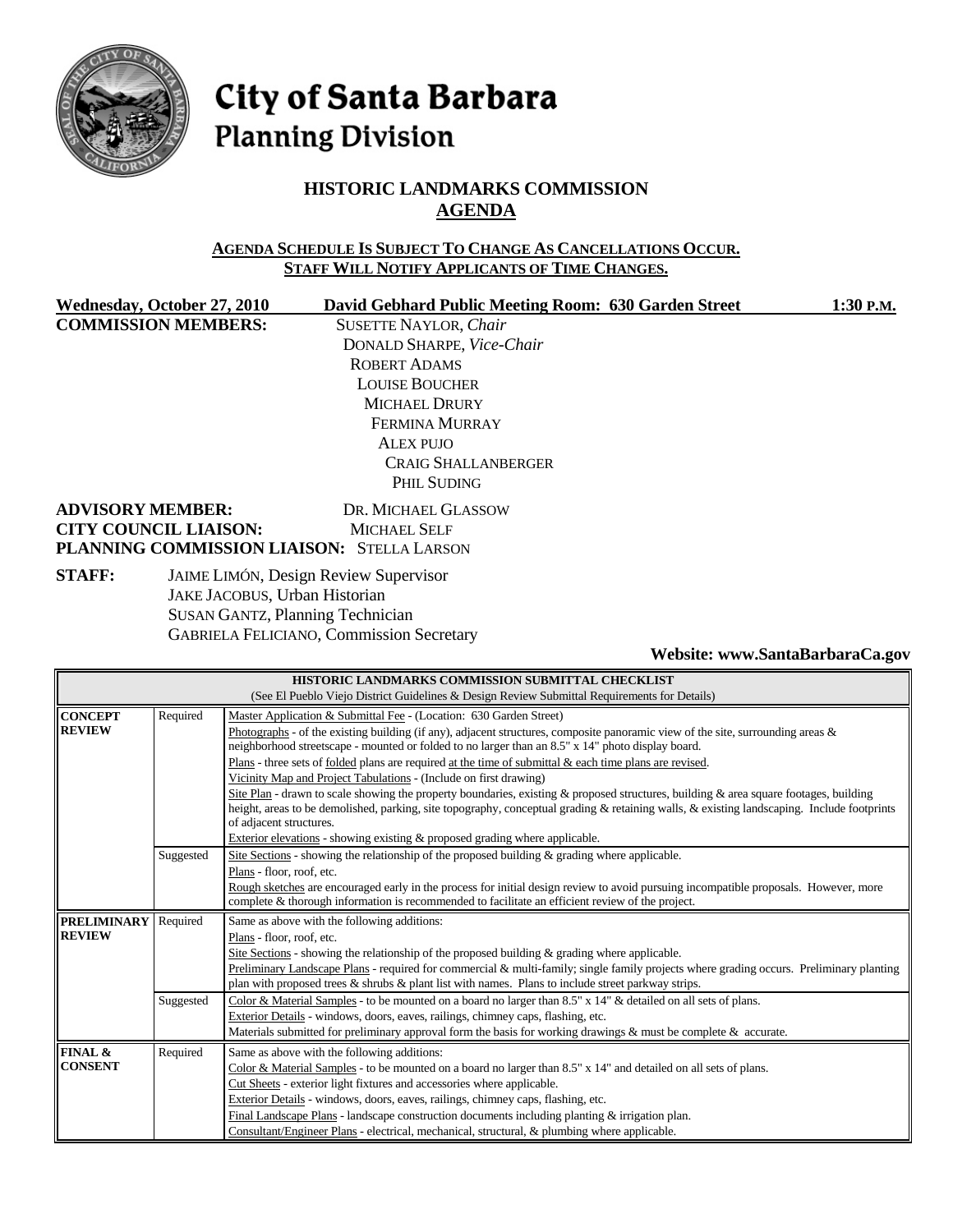### **PLEASE BE ADVISED**

The approximate time the project will be reviewed is listed to the left of each item. It is suggested that applicants **arrive 15 minutes early**. The agenda schedule is subject to change as cancellations occur. Staff will notify applicants of time changes.

The applicant's presence is required. If an applicant is not present, the item will be postponed indefinitely. If an applicant cancels or postpones an item without providing advance notice, the item will be postponed indefinitely and will not be placed on the following Historic Landmarks Commission (HLC) agenda. In order to reschedule the item for review, a rescheduling fee will be paid and the applicant must fill out and file a Supplemental Application Form at 630 Garden Street (Community Development Department) in addition to submitting appropriate plans.

All approvals made by the HLC are based on compliance with Municipal Code Chapter 22.22 and with adopted HLC guidelines. Some agenda items have received a mailed notice and are subject to a public hearing.

The Commission may grant an approval for any project scheduled on the agenda if sufficient information has been provided and no other discretionary review is required. Substitution of plans is not allowed, if revised plans differing from the submittal sets are brought to the meeting, motions for preliminary or final approval will be contingent upon staff review for code compliance.

The Commission may refer items to the Consent Calendar for Preliminary and Final Historic Landmarks Commission approval.

Concept review comments are valid for one year. A Preliminary approval is valid for one year from the date of the approval unless a time extension has been granted. A Final approval is valid for two years from the date of final action unless a time extension has been granted or a Building Permit has been issued.

Decisions of the HLC may be appealed to the City Council. For further information on appeals, contact the Planning Division Staff or the City Clerk's office. Appeals must be in writing and must be filed with the City Clerk at City Hall, 735 Anacapa St. within ten (10) calendar days of the meeting at which the Commission took action or rendered its decision.

**AMERICANS WITH DISABILITIES ACT:** In compliance with the Americans with Disabilities Act, if you need special assistance to gain access to, comment at, or participate in this meeting, please contact the Planning Division at 805-564- 5470, extension 3310. If possible, notification at least 48 hours prior to the meeting will enable the City to make reasonable arrangements in most cases.

**AGENDAS, MINUTES and REPORTS:** Copies of all documents relating to agenda items are available for review at 630 Garden St. and agendas and minutes are posted online at www.SantaBarbaraCa.gov/hlc. Materials related to an item on this agenda submitted to the HLC after distribution of the agenda packet are available for public inspection in the Community Development Department located at 630 Garden St., during normal business hours. If you have any questions or wish to review the plans, please contact Susan Gantz, at (805) 564-5470 extension 3311, or by email at SGantz@SantaBarbaraCA.gov. Office hours are 8:30 a.m. to 4:00 p.m., Monday through Thursday, and every other Friday. Please check our website under *City Calendar* to verify closure dates.

#### **LICENSING ADVISORY:**

The Business and Professions Code of the State of California and the Municipal Code of the city of Santa Barbara restrict preparation of plans for certain project types to licensed professionals. Applicants are encouraged to consult with Building and Safety Staff or Planning Staff to verify requirements for their specific projects.

Unlicensed persons are limited to the preparation of plans for:

- $\triangleright$  Single or multiple family dwellings not to exceed four (4) units per lot, of wood frame construction, and not more than two stories and basement in height;
- ¾ Non-structural changes to storefronts; and,
- $\blacktriangleright$  Landscaping for single-family dwellings, or projects consisting solely of landscaping of not more than 5,000 square feet.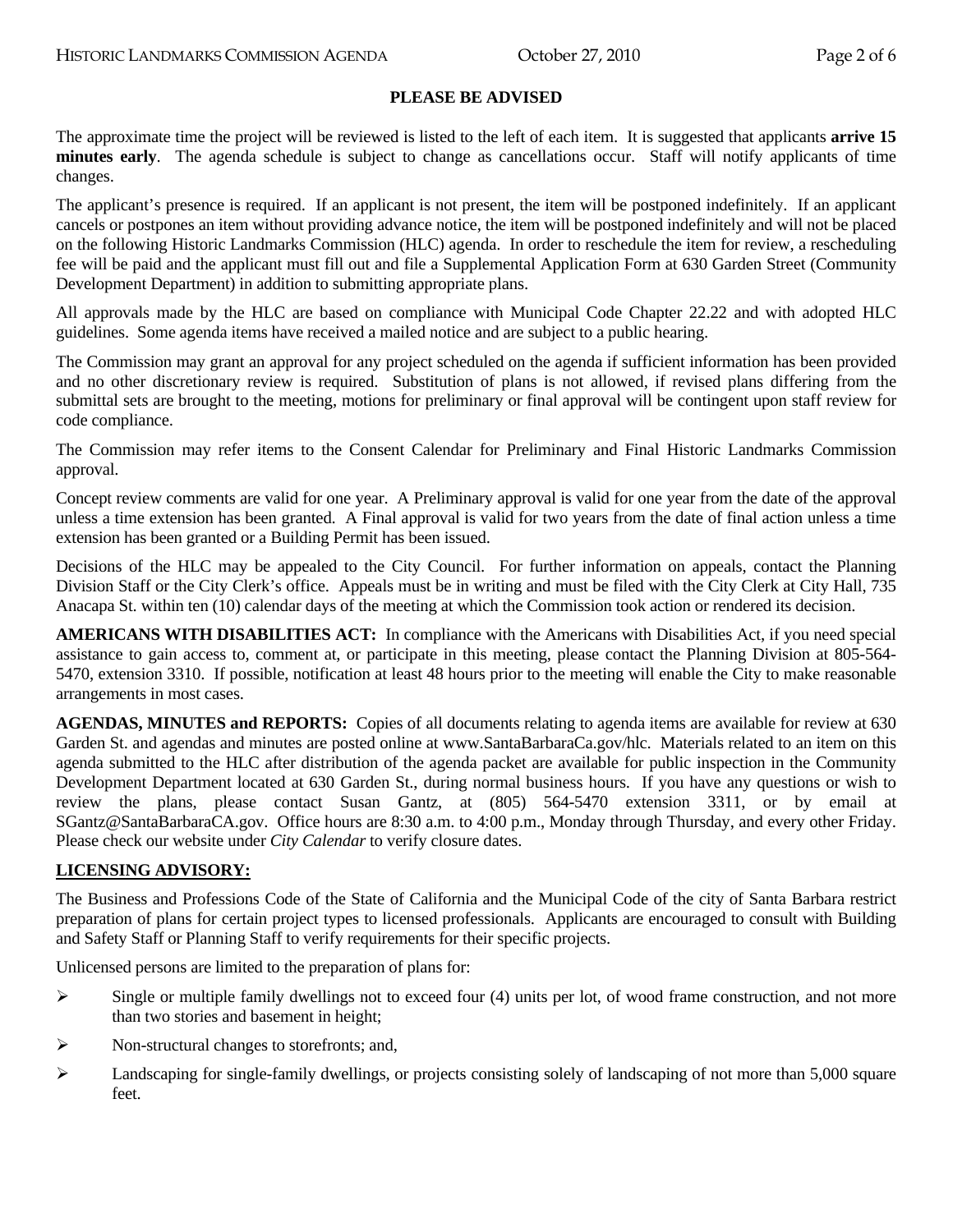### **NOTICE:**

- A. That on Friday, October 22, 2010, at 4:00 P.M., this Agenda was duly posted on the indoor and outdoor bulletin boards at the Community Development Department, 630 Garden Street, and online at www.SantaBarbaraCa.gov/hlc.
- B. This regular meeting of the Historic Landmarks Commission will be broadcast live on TV Channel 18 and rebroadcast in its entirety on Friday at 1:00 P.M. A live broadcast can also be seen via personal computer by going to www.santabarbaraca.gov/Government/Video and then clicking City TV-18 *Live Broadcast*. An archived video copy of this meeting will be viewable on computers with high speed internet access by going to www.santabarbaraca.gov/hlc and then clicking *Online Meetings*.

### **GENERAL BUSINESS:**

A. Public Comment:

Any member of the public may address the Historic Landmarks Commission for up to two minutes on any subject within their jurisdiction that is not scheduled for a public discussion before the Board on that day. The total time for this item is ten minutes. (Public comment for items scheduled on today's agenda will be taken at the time the item is heard.)

- B. Approval of the minutes of the Historic Landmarks Commission meeting of **October 13**, 2010.
- C. HLC Consent Calendar.
- D. Approval of the minutes of the Sign Committee Consent meeting of **October 13**, 2010, as reviewed by the HLC Sign Committee.
- E. Announcements, requests by applicants for continuances and withdrawals, future agenda items, and appeals.
- F. Subcommittee Reports.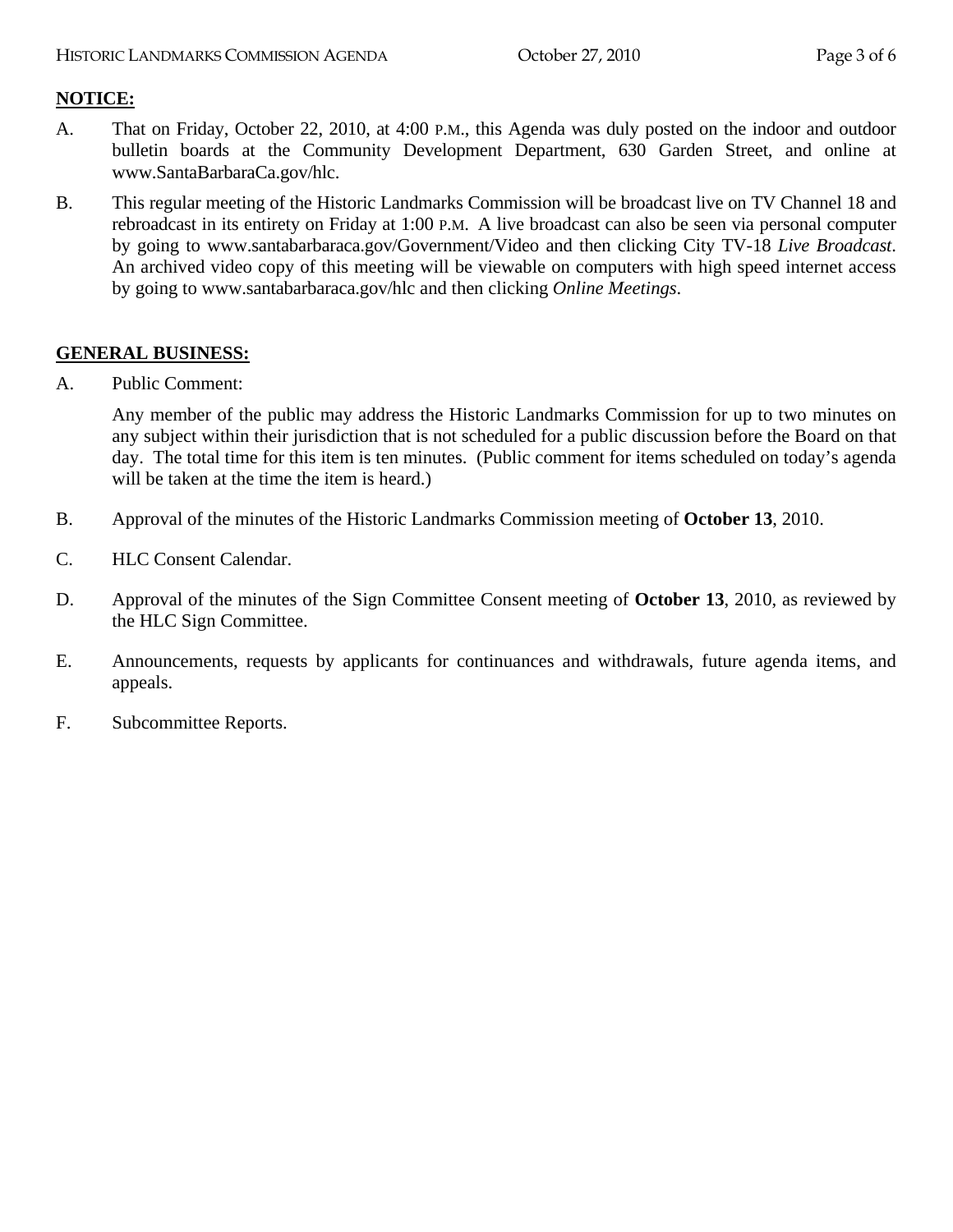## **ARCHAEOLOGY REPORT**

### 1. **201 E HALEY ST** C-M Zone

**(1:45)** Assessor's Parcel Number: 031-202-016 Application Number: MST2010-00233 Owner: Mission Linen Supply Applicant: URS Corporation Agent: Don Bock Contractor: Brady Environmental, Inc.

(Proposal for a temporary, 90-day, on-site soil remediation project as required by the California Regional Water Quality Control Board. The proposal will involve the removal and treatment of contaminated soil and placement of an RV and job trailer. The proposal involves approximately 1,700 cubic yards of grading excavation which will be treated, replaced, and regraded on site. Also proposed is an access easement to remove and treat the contaminated soil on the adjacent property at 211 E. Haley, and allowance for temporary vehicle storage for use on the adjacent property to be located at 201 E. Haley while the work is being performed. Approval is requested to allow the occupancy of a temporary trailer by the site superintendent for the duration of the remediation work, which is proposed to occur around the clock. The proposal also includes adding a green screen to an existing six foot tall perimeter fence to screen the equipment from public view.)

## **(Review of a Phase I Archaeological Resources Report prepared by Brent Leftwich of URS Corporation.)**

### **NEW ITEM**

2. **318 STATE ST** C-M Zone **(1:55)** Assessor's Parcel Number: 037-254-020 Application Number: SGN2010-00128 Applicant: Vogue Signs Company Business Name: REI

(Proposal to install six new wall signs: one 2.2 square foot painted wall sign, one non-illuminated 8 square foot sign, two 85.3 square foot internally illuminated wall cabinet signs, one 14 square foot halo-lit channel letter sign, and one 48 square foot internally illuminated cabinet sign. The total amount of signage requested is 242 square feet. The linear building frontage is 120 feet. The allowable signage is 60 square feet.)

**(Exceptions are requested to allow total signage in excess of the allowable, over-sized letters and logos, and for an off-site sign visible from Highway 101.)**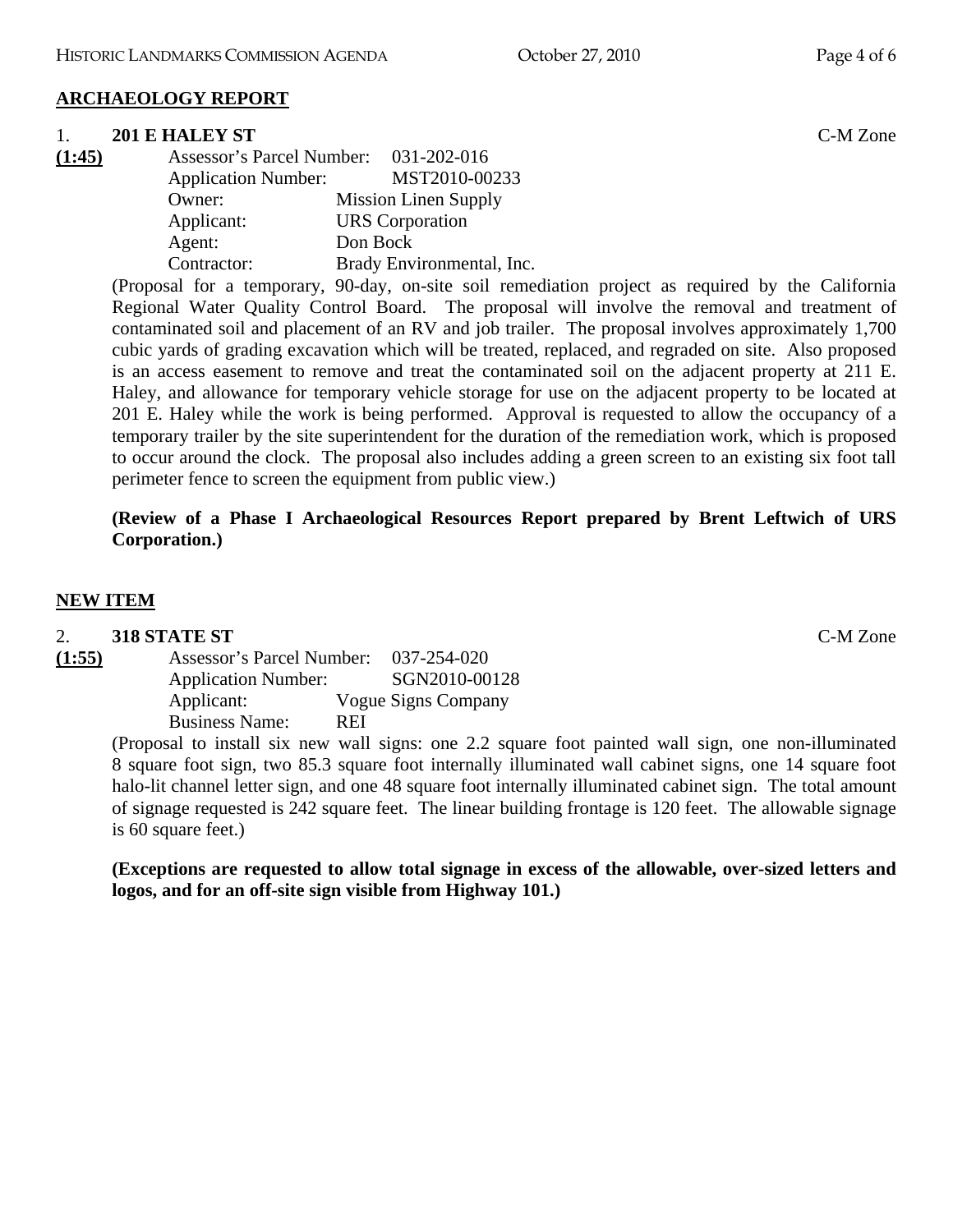#### **CONCEPT REVIEW - NEW**

#### 3. **309 E CANON PERDIDO ST** C-2 Zone

**(2:15)** Assessor's Parcel Number: 029-301-034 Application Number: MST2010-00265 Owner: Sligh Family Trust Architect: AB Design Studio

> (Proposal to demolish an existing 1,233 square foot, one-story, single-family residence and construct a new 4,075 square foot, two-story duplex, and subterranean parking garage with four parking spaces on a 5,037 square foot lot. Staff Hearing Officer approval is requested for zoning modifications to allow encroachment into the front and interior yard setbacks and to not provide the total amount of required open space.)

> **(An Historic Structures/Sites Report was accepted by the HLC on June 10, 2009, which proposed demolition of this structure. Photo-documentation of the existing house, its setting and the retaining wall, and installation of a commemorative plaque memorializing the history of the property and its association with Old Spanish Town is required. Project also requires Environmental Assessment, and Staff Hearing Officer approval is requested.)**

#### **CONCEPT REVIEW - NEW**

### 4. **702 LAGUNA ST** R-3 Zone

**(3:00)** Assessor's Parcel Number: 031-092-023 Application Number: MST2010-00288 Owner: Housing Authority of the City of Santa Barbara Architect: East Beach Ventures

(Proposal for approximately 7,656 square feet of one and two-story non-residential additions at an existing Housing Authority facility. The additions consist of a 2,946 square foot first floor addition and a 2,726 square foot second floor addition to an existing 986 square foot one-story storage building (Building A), and a 1,834 square foot one-story addition to an existing 4,184 square foot one-story maintenance building (Building B). There are 59 parking spaces proposed. Planning Commission approval is requested for an amendment to an existing Conditional Use Permit, a Transfer of Existing Development Rights for new nonresidential square footage, and a Development Plan.)

#### **(Project requires Environmental Assessment and Planning Commission Approval.)**

#### **CONCEPT REVIEW - NEW**

### 5. **1809 STANWOOD DR** A-1 Zone

| (3:30) | Assessor's Parcel Number:  |  | 021-143-005   |  |
|--------|----------------------------|--|---------------|--|
|        | <b>Application Number:</b> |  | MST2010-00322 |  |
|        | Owner:                     |  | Linda Dye     |  |
|        | Applicant:                 |  | Roy Harthorn  |  |

(This structure is a designated **Structure of Merit**: "Flores Casita, former Flores Ranch." Proposal for alterations to an existing structure including the replacement of porches and closet removed for seismic retrofit foundation replacement, and installation of a new roof. Also included is the installation of a new window to match existing and the restoration and rehabilitation of doors, windows, siding, trim, and finishes per original plan and photographic record.)

**(Project requires Tier 2 Basic Best Management Practices to comply with the City's Stormwater Management Program.)**